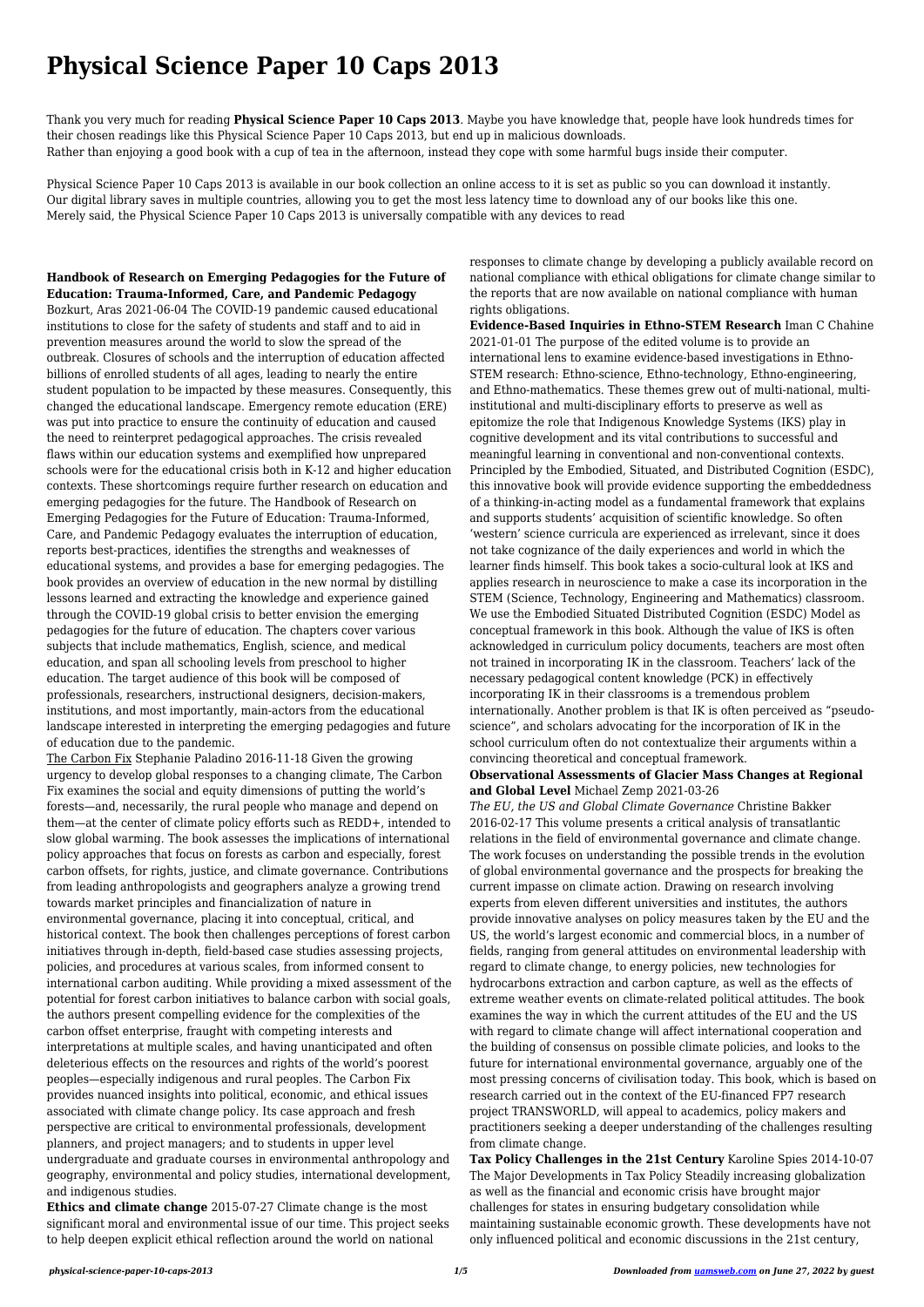but also raise new questions on the role of taxation in the economic policy environment. National taxation systems worldwide are subject to significant changes and it is assumed that they will develop in a more cooperative way in the near future. This book aims at identifying the major developments in tax policy in the 21st century on a national as well as on an international level and gives an in-depth analysis of the challenges and risks, but also of the opportunities connected to these developments. Ist covers numerous and discrete issues ranging from challenges in the VAT/GST area, the taxation of the financial sector, the fight against aggressive tax planning, tax abuse and tax evasion, tax integration within the EU, the development of transfer pricing rules, the increasing role of co-operative compliance and good governance and the changing tax policies of developing and newly industrialized countries. The contributions in this book build upon a legal comparison of the national tax systems in the relevant fields, propose tax policy solutions where required and give ideas on how to go forward.

Proceedings of 2013 4th International Asia Conference on Industrial Engineering and Management Innovation (IEMI2013) Ershi Qi 2014-01-16 The purpose of the 4th International Asia Conference on Industrial Engineering and Management Innovation (IEMI 2013) is to bring together researchers, engineers and practitioners interested in the application of informatics to usher in new advances in the industrial engineering and management fields.

**Stranded Assets and the Environment** Ben Caldecott 2018-05-11 Drawing on the work of leading researchers and practitioners from a range of disciplines, including economic geography, economics, economic history, finance, law, and public policy, this edited collection provides a comprehensive assessment of stranded assets and the environment, covering the fundamental issues and debates, including climate change and societal responses to environmental change, as well as its origins and theoretical basis. The volume provides much needed clarity as the discourse on stranded assets gathers further momentum. In addition to drawing on scholarly contributions, there are chapters from practitioners and analysts to provide a range of critical perspectives. While chapters have been written as important standalone contributions, the book is intended to systematically take the reader through the key dimensions of stranded assets as a topic of research inquiry and practice. The work adopts a broad based social science perspective for setting out what stranded assets are, why they are relevant, and how they might inform the decision-making of firms, investors, policymakers, and regulators. The topic of stranded assets is inherently multi-disciplinary, cross-sectoral, and multi-jurisdictional and the volume reflects this diversity. This book will be of great relevance to scholars, practitioners and policymakers with an interest in include economics, business and development studies, climate policy and environmental studies in general.

### **Sustainable Nanosystems Development, Properties, and**

**Applications** Putz, Mihai V. 2016-08-01 Global economic demands and population surges have led to dwindling resources and problematic environmental issues. As the climate and its natural resources continue to struggle, it has become necessary to research and employ new forms of sustainable technology to help meet the growing demand. Sustainable Nanosystems Development, Properties, and Applications features emergent research and theoretical concepts in the areas of nanotechnology, photovoltaics, electrochemistry, and materials science, as well as within the physical and environmental sciences. Highlighting progressive approaches and utilization techniques, this publication is a critical reference source for researchers, engineers, students, scientists, and academicians interested in the application of sustainable nanotechnology. *The Emissions Gap Report 2013* United Nations Environment Programme 2015-02-20 This report confirms and strengthens the conclusions of previous analyses that current pledges and commitments fall short of set goals. It further says that, as emissions of greenhouse gases continue to rise rather than decline, it becomes less likely that emissions will be low enough by 2020 to be on a least-cost pathway towards meeting the 2° C target. As a result, after 2020, the world will have to rely on more difficult, costlier and riskier means of meeting the target. The further from the least-cost level in 2020, the higher these costs and the greater the risks will be. If the gap is not closed or significantly narrowed by 2020, the door to many options to limit temperature increase to 1.5° C at the end of this century will be closed, further increasing the need to rely on accelerated energy-efficiency increases and biomass with carbon capture and storage for reaching the target.

*Sustainability Assessments of Buildings* Umberto Berardi 2018-07-06

This book is a printed edition of the Special Issue "Sustainability Assessments of Buildings" that was published in Sustainability *Federal Register* 2012-09

**Methods of Critical Discourse Studies** Ruth Wodak 2015-10-15 This is a sophisticated and nuanced introduction to critical discourse analysis (CDA) that covers a range of topics in an accessible, engaging style. With international examples and an interdisciplinary approach, readers gain a rich understanding of the many angles into critical discourse analysis, the fundamentals of how analysis works and examples from written texts, online data and images. This new edition: expands coverage of multimodality adds two new chapters on social media and analysis of online data supports learning with a guided introduction to each chapter includes a new and extended glossary Clearly written, practical and rigorous in its approach, this book is the ideal companion when embarking on research that focuses on discourse and meaning-making. Available with Perusall—an eBook that makes it easier to prepare for class Perusall is an award-winning eBook platform featuring social annotation tools that allow students and instructors to collaboratively mark up and discuss their SAGE textbook. Backed by research and supported by technological innovations developed at Harvard University, this process of learning through collaborative annotation keeps your students engaged and makes teaching easier and more effective. Learn more.

Commerce, Justice, Science, and Related Agencies Appropriations for 2015 United States. Congress. House. Committee on Appropriations. Subcommittee on Commerce, Justice, Science, and Related Agencies 2014

*10 Years of Inflammation Pharmacology* Paola Patrignani 2020-07-07 The past and future of inflammatory pharmacology research: a hot topic in health and disease Inflammation is a physiological response to a traumatic injury, bacterial, or viral infection. However, if not appropriately controlled, it contributes to a long list of diseases, including asthma, atherosclerosis, multiple sclerosis, arthritis, and cancer. Different are the types of inflammatory responses. Acute inflammation is an immediate body response to the cellular damage induced by pathogens, noxious stimuli, or physical injury – it is a shortterm response resulting in healing via time-dependent changes of leukocyte functions. First, a leukocytes infiltration happens within the damaged region with the purpose of eliminating the stimulus and repairing the tissue. Chronic inflammation, by contrast, is a prolonged and dysregulated response where the active inflammation contributes both to tissue destruction and to the development of many chronic human conditions and diseases. In the context of exaggerated inflammation, which occurs as a consequence of severe burns or trauma, the body response called sepsis can be associated with fatal outcome. Increased knowledge of the cellular and molecular mechanisms taking part in the different types of inflammation is a central requirement to develop more effective and safer treatments. This is a necessary step to prevent potential severe consequences, i.e., organ failure associated with tissue fibrosis. The mission of Inflammation Pharmacology (section of Frontiers in Pharmacology) is to publish scientifically sound studies that advance our knowledge on different aspects of inflammation and contribute to the development of more effective and safer antiinflammatory agents. Within the present eBook are collected the top articles published in the Inflammation Pharmacology section in the last 10 years. Some articles explored the roles played by different lipid mediators generated from arachidonic acid, including leukotrienes and prostanoids [such as prostacylin and prostaglandin(PG)F2a], in inflammatory conditions. Moreover, the protectin (PD) family of specialized pro-resolving mediators biosynthesized from the two omega-3 polyunsaturated fatty acids docosahexaenoic acid (DHA) and n–3 docosapentaenoic acid (n–3 DPA) were described for their biological effects, the G-coupled protein receptors pharmacology, biosynthesis, and medicinal chemistry. Some other articles focused on the development of novel strategies to counteract inflammation or to induce its resolution. The current concepts and controversies on classification, pathogenesis, and clinical management of cutaneous adverse events induced by biologic agents used in the treatment of rheumatologic conditions were discussed in another article. The whole-exome and whole-genome sequencing data identifying new and old loci associated with atherosclerosis will lead to discovering new molecular targets for blocking atherosclerosis even in its early stages. This critical issue was reviewed in another paper. Numerous information on an individual clinical condition is held in their platelet-derived microparticles (MPs); the assessment of their number and size together with their content can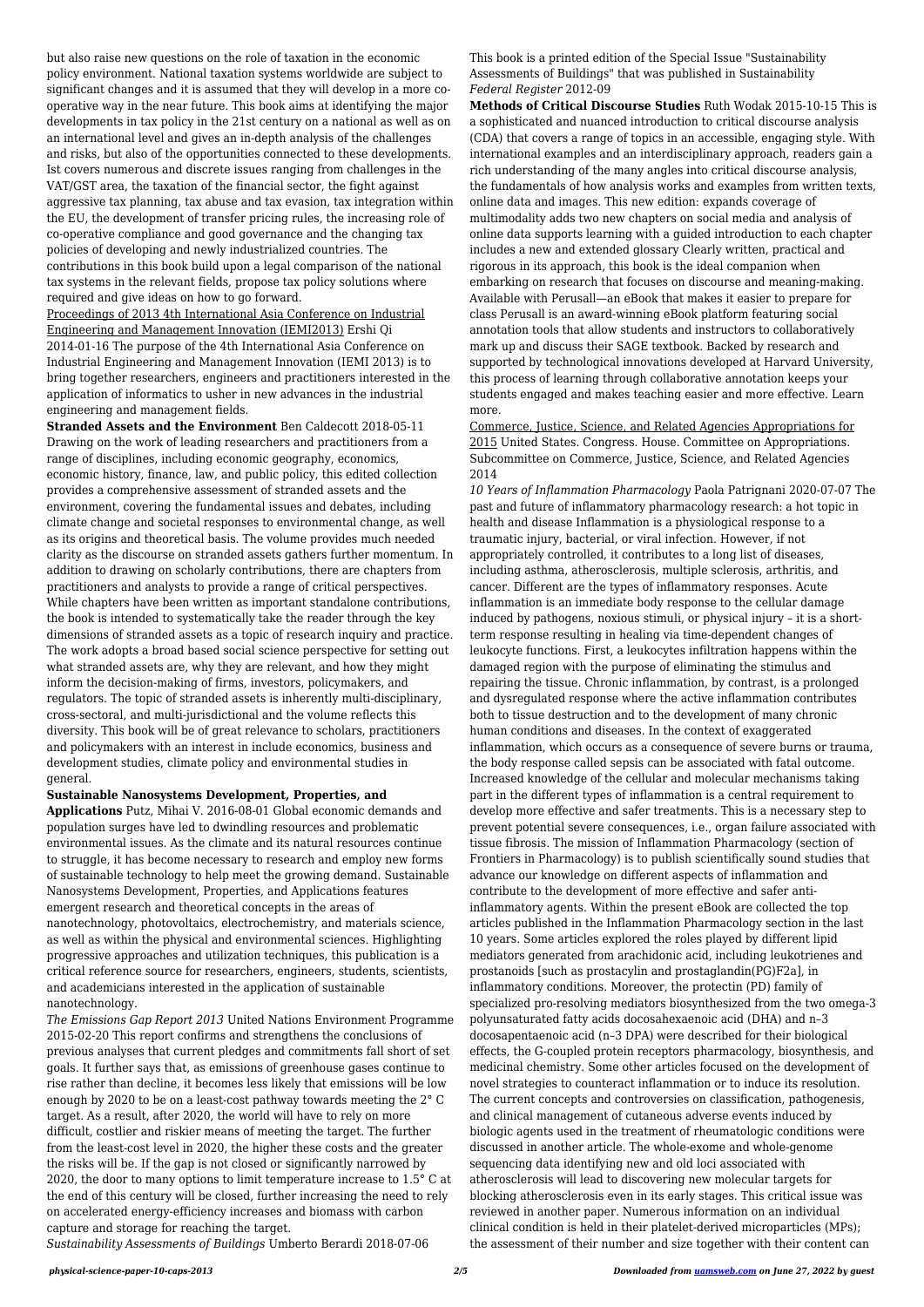represent the signature to acquire diagnostic information and to monitor the efficacy of therapeutic agents. Some other articles discussed the role of fibroblasts in the development of fibrosis and potential therapies under investigation. It was enlightened the role of the activation and transdifferentiation of hepatic stellate cells (HSCs) into contractile, matrix-producing myofibroblasts (MFBs) as central events in hepatic fibrogenesis, and summarized the current strategies for targeted delivery of drugs to pro-fibrogenic liver cells, including the development of therapeutics specifically targeting HSCs. (Continued in eBook) Wind Energy for Power Generation K. R. Rao 2019-10-17 This farreaching resource covers a full spectrum of multi-faceted considerations critical for energy generation decision makers considering the adoption or expansion of wind power facilities. It contextualizes pivotal technical information within the real complexities of economic, environmental, practical and socio-economic parameters. This matrix of coverage includes case studies and analysis from developed and developing regions, including North America and Europe, Asia, Latin America, the Middle-East and Africa. Crucial issues to power generation professionals and utilities such as: capacity credits; fuel saving; intermittency; penetration limits; relative cost of electricity by generation source; growth and cost trends; incentives; and wind integration issues are addressed. Other economic issues succinctly discussed inform financial commitment to a project, including investment matrices, strategies for economic evaluations, econometrics of wind energy, cost comparisons of various investment strategies, and cost comparisons with other energy sources. Due to its encompassing scope, this reference will be of distinct interest to practicing engineers, policy and decision makers, project planners, investors and students working in the area of wind energy for power generation.

Mechanics of Structures and Materials XXIV Hong Hao 2016-11-30 Mechanics of Structures and Materials: Advancements and Challenges is a collection of peer-reviewed papers presented at the 24th Australasian Conference on the Mechanics of Structures and Materials (ACMSM24, Curtin University, Perth, Western Australia, 6-9 December 2016). The contributions from academics, researchers and practising engineers from Australasian, Asia-pacific region and around the world, cover a wide range of topics, including: • Structural mechanics • Computational mechanics • Reinforced and prestressed concrete structures • Steel structures • Composite structures • Civil engineering materials • Fire engineering • Coastal and offshore structures • Dynamic analysis of structures • Structural health monitoring and damage identification • Structural reliability analysis and design • Structural optimization • Fracture and damage mechanics • Soil mechanics and foundation engineering • Pavement materials and technology • Shock and impact loading • Earthquake loading • Traffic and other man-made loadings • Wave and wind loading • Thermal effects • Design codes Mechanics of Structures and Materials: Advancements and Challenges will be of interest to academics and professionals involved in Structural Engineering and Materials Science.

*Research Handbook on Climate Governance* Karin Bäckstrand 2015-11-27 The 2009 United Nations climate conference in Copenhagen is often represented as a watershed in global climate politics, when the diplomatic efforts to negotiate a successor agreement to the Kyoto Protocol failed and was replaced by a fragmented and decentralized climate governance order. In the post-Copenhagen landscape the topdown universal approach to climate governance has gradually given way to a more complex, hybrid and dispersed political landscape involving multiple actors, arenas and sites. The Handbook contains contributions from more than 50 internationally leading scholars and explores the latest trends and theoretical developments of the climate governance scholarship. **Parallel Computational Fluid Dynamics** Kenli Li 2014-03-08 This book constitutes the refereed proceedings of the 25th International Conference on Parallel Computational Fluid Dynamics, ParCFD 2013, held in Changsha, China, in May 2013. The 35 revised full papers presented were carefully reviewed and selected from more than 240 submissions. The papers address issues such as parallel algorithms, developments in software tools and environments, unstructured adaptive mesh applications, industrial applications, atmospheric and oceanic global simulation, interdisciplinary applications and evaluation of computer architectures and software environments.

## **Carbon Governance, Climate Change and Business**

**Transformation** Adam Bumpus 2014-07-17 Transformation to a low carbon economy is a central tenet to any discussion on the solutions to the complex challenges of climate change and energy security. Despite advances in policy, carbon management and continuing development of clean technology, fundamental business transformation has not occurred because of multiple political, economic, social and organisational issues. Carbon Governance, Climate Change and Business Transformation is based on leading academic and industry input, and three international workshops focused on low carbon transformation in leading climate policy jurisdictions (Canada, USA and the UK) under the international Carbon Governance Project (CGP) banner. The book pulls insights from this innovative collaborative network to identify the policy combinations needed to create transformative change. It explores fundamental questions about how governments and the private sector conceptualize the problem of climate change, the conditions under which business transformation can genuinely take place and key policy and business innovations needed. Broadly, the book is based on emerging theories of multi-levelled, multi-actor carbon governance, and applies these ideas to the real world implications for tackling climate change through business transformation. Conceptually and empirically, this book stimulates both academic discussion and practical business models for low carbon transformation.

*Science and the Global Environment* Alan McIntosh 2016-09-03 Case Studies for Integrating Science and the Global Environment is designed to help students of the environment and natural resources make the connections between their training in science and math and today's complex environmental issues. The book provides an opportunity for students to apply important skills, knowledge, and analytical tools to understand, evaluate, and propose solutions to today's critical environmental issues. The heart of the book includes four major content areas: water resources; the atmosphere and air quality; ecosystem alteration; and global resources and human needs. Each of these sections features in-depth case studies covering a range of issues for each resource, offering rich opportunities to teach how various scientific disciplines help inform the issue at hand. Case studies provide readers with experience in interpreting real data sets and considering alternate explanations for trends shown by the data. This book helps prepare students for careers that require collaboration with stakeholders and coworkers from various disciplines. Includes global case studies using real data sets that allow readers to practice interpreting data and evaluating alternative explanations Focuses on critical skills and knowledge, encouraging readers to apply science and math to real world problems Employs a system-based approach, linking air, water, and land resources to help readers understand that cause-effect may be complex and solutions to environmental problems require multiple perspectives Includes special features such as links to video clips of scientists at work, boxed information, a solutions section at the end of each case study, and practice exercises

Renewable and Alternative Energy: Concepts, Methodologies, Tools, and Applications Management Association, Information Resources 2016-10-19 As the human population expands and natural resources become depleted, it becomes necessary to explore other sources for energy consumption and usage. Renewable and Alternative Energy: Concepts, Methodologies, Tools, and Applications provides a comprehensive overview of emerging perspectives and innovations for alternative energy sources. Highlighting relevant concepts on energy efficiency, current technologies, and ongoing industry trends, this is an ideal reference source for academics, practitioners, professionals, and upper-level students interested in the latest research on renewable energy.

**Global Developments in Literacy Research for Science Education** Kok-Sing Tang 2018-01-19 This book highlights recent developments in literacy research in science teaching and learning from countries such as Australia, Brazil, China, Finland, Germany, Hong Kong, New Zealand, Norway, Singapore, Spain, South Africa, Sweden, Taiwan, and the United States. It includes multiple topics and perspectives on the role of literacy in enhancing science teaching and learning, such as the struggles faced by students in science literacy learning, case studies and evaluations of classroom-based interventions, and the challenges encountered in the science classrooms. It offers a critical and comprehensive investigation on numerous emerging themes in the area of literacy and science education, including disciplinary literacy, scientific literacy, classroom discourse, multimodality, language and representations of science, and content and language integrated learning (CLIL). The diversity of views and research contexts in this volume presents a useful introductory handbook for academics, researchers, and graduate students working in this specialized niche area. With a wealth of instructional ideas and innovations, it is also highly relevant for teachers and teacher educators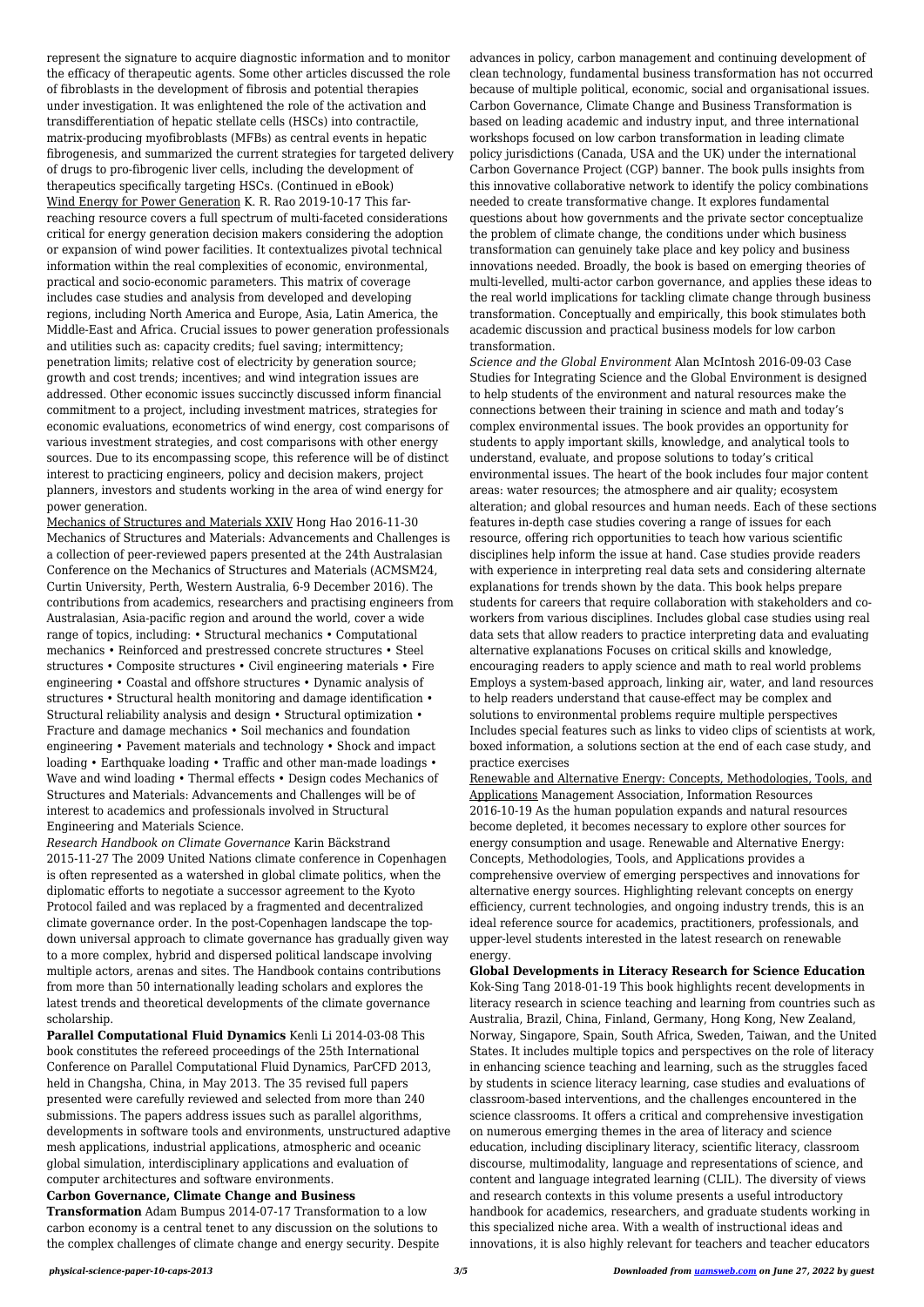seeking to improve science teaching and learning through the use of literacy.

**Postcapitalismo** Paul Mason 2016-03-17 L'agonia del capitalismo è irreversibile. Il prezzo della sua sopravvivenza è un futuro di caos, oligarchia e nuovi conflitti.La crisi economica scoppiata nel 2008 si è trasformata in una crisi sociale e infine in un autentico sconvolgimento dell'ordine mondiale: oggi, questo capitalismo malato e segnato dal predominio della finanza scarica i costi della recessione sui più deboli; si dimostra incapace di far fronte alle minacce del riscaldamento globale, dell'invecchiamento della popolazione e dell'incontrollato boom demografico nel Sud del mondo; e mette a rischio la democrazia e la pace. Ma superare il capitalismo è possibile. E mentre fra la popolazione serpeggia un senso di paura e rassegnazione, dalle tecnologie informatiche emerge la possibilità di una svolta radicale. La nuova economia di rete, fondata sulla conoscenza, mina infatti i presupposti stessi del capitalismo – riducendo la necessità del lavoro e abbassando sempre più i costi di produzione –, e i beni d'informazione erodono la capacità del mercato di formare correttamente i prezzi, perché se il mercato si basa sulla scarsità, l'informazione è inveceabbondante. Nel frattempo, si sta affermando un nuovo modo di produzione collaborativo, che non risponde ai dettami del profitto e della gerarchia manageriale, ma ai principi della condivisione, della responsabilità reciproca e della gratuità.In questo libro subito protagonista del dibattito internazionale, Paul Mason ripercorre la storia del capitalismo e dei suoi critici – da Marx in avanti – e traccia una mappa delle sue attuali contraddizioni, in particolare fra l'abbondanza di informazioni gratuite e un sistema di monopoli, banche e governi che cerca di mantenere ogni bene scarso e commercializzabile. La sua analisi mostra come dalle ceneri del fallimento economico dell'Occidente sia nata la possibilità di costruire una società più umana, equa e sostenibile. Ma il capitalismo non può essere abbattuto dall'alto, a tappe forzate. Spetta a noi farci agente collettivo del cambiamento storico; abbiamo gli strumenti per riappropriarci del futuro: il postcapitalismo non è un'utopia. **Geo-Spatial Knowledge and Intelligence** Hanning Yuan 2018-06-11 This two-volume set (CCIS 848 and CCIS 849) constitutes the thoroughly refereed proceedings of the 5th International Conference Geo-Spatial Knowledge and Intelligence, GSKI 2017, held in Chiang Mai, Thailand, in December 2018.The 142 full papers presented were carefully reviewed and selected from 579 submissions. They are organized in topical

sections on smart city in resource management and sustainable ecosystem; spatial data acquisition through RS and GIS in resource management and sustainable ecosystem; ecological and environmental data processing and management; advanced geospatial model and analysis for understanding ecological and environmental process; applications of geo-informatics in resource management and sustainable ecosystem.

Computer Aided Verification Swarat Chaudhuri 2016-07-12 The twovolume set LNCS 9779 and LNCS 9780 constitutes the refereed proceedings of the 28th International Conference on Computer Aided Verification, CAV 2016, held in Toronto, ON, USA, in July 2016. The total of 46 full and 12 short papers presented in the proceedings was carefully reviewed and selected from 195 submissions. The papers were organized in topical sections named: probabilistic systems; synthesis; constraint solving; model checking; program analysis; timed and hybrid systems; verification in practice; concurrency; and automata and games. **Contemporary Famine Analysis** Olivier Rubin 2015-12-11 This Brief provides some answers as to why famines continue to torment humankind here in the 21st century despite all our progress in food production, logistics, information dissemination and relief work. Contemporary famines are inherently political, and so the interesting question is not how famines can be prevented, but why they are allowed to develop in the first place; only by understanding the latter, is there hope to eradicate major famines. The Brief assesses the various analytical approaches to the understanding of famine, from the classical approaches inspired by Thomas Malthus to the newer economic approaches based on Amartya Sen. While all approaches contribute with important insights on famine dynamics, they also struggle to capture the political dimension of contemporary famines. The Brief develops a political approach capable of addressing this important but messy political dimension of contemporary famines. The approach builds on principles of humanitarian accountability (the moral responsibility to alleviate suffering from famine) as well as political accountability (the interests and power relations involved in famine outcomes). **An Introduction to the Green Economy** Adrian C. Newton 2014-08-13 The green economy is widely seen as a potential solution to current

global economic and environmental crises, and a potential mechanism by which sustainable development might be achieved in practice. Considerable investments are now being made into the development of green technology, renewable energy, biodiversity conservation, resource efficiency, recycling of materials and green infrastructure. This textbook provides a comprehensive introduction to the green economy, using a strongly interdisciplinary approach based on environmental science, rather than treating it as a sub-set of economics. The scientific principles of sustainability are presented, which provide the foundations of the green economy, with a particular focus on systems-based approaches. Examples of real-world case studies are used to illustrate how the green economy can be achieved in practice. In this way, the authors provide a thorough overview of both the principles and practice of the green economy, drawing from a wide range of disciplines including ecology, geography, social science, psychology, sustainability science, environmental science, law and economics. The emphasis is on presenting results of the latest research, derived from leading scientific journals. Rather than focusing on a single definition of what constitutes a 'green economy', the book introduces readers to the diversity of opinion that exists, and engages them in what is an active, on-going debate. This reflects the fact that many aspects of the green economy, and sustainable development more generally, are currently contested. In particular, the book will help readers to strengthen their ability to critically evaluate the evidence for and against the views presented, and to actively contribute to the future development of the green economy. **Datacenter Connectivity Technologies** F CHANG 2019-02-15 Integrated Reporting Cristiano Busco 2013-11-27 This book focuses on Integrated Reporting as a contemporary social and managerial innovation where a number of initiatives, organizations and individuals began to converge in response to the need for a consistent, collaborative and internationally accepted approach to redesign corporate reporting. Integrated Reporting is a process that results in communication of the annual "integrated report" which describes value creation over time. An integrated report is a concise communication about how an organization's strategy, governance, performance and prospects lead to the creation of value over the short, medium and long term. This book offers a fresh perspective with expert contributions focusing on both the theoretical underpinnings and the practical challenges for the future of corporate reporting.

*Advances in Cryptology – CRYPTO 2017* Jonathan Katz 2017-08-08 The three volume-set, LNCS 10401, LNCS 10402, and LNCS 10403, constitutes the refereed proceedings of the 37th Annual International Cryptology Conference, CRYPTO 2017, held in Santa Barbara, CA, USA, in August 2017. The 72 revised full papers presented were carefully reviewed and selected from 311 submissions. The papers are organized in the following topical sections: functional encryption; foundations; twoparty computation; bitcoin; multiparty computation; award papers; obfuscation; conditional disclosure of secrets; OT and ORAM; quantum; hash functions; lattices; signatures; block ciphers; authenticated encryption; public-key encryption, stream ciphers, lattice crypto; leakage and subversion; symmetric-key crypto, and real-world crypto. *Handbook of the Politics of the Arctic* Leif Christian Jensen 2015-09-25 The Arctic has again become one of the leading issues on the international foreign policy agenda, in a manner unseen since the Cold War. Drawing on the perspectives of geo-politics and international law, this Handbook offers fresh insights and perspectives on the most pressing issues, grouped under the headings of political ascendancy, climate and environmental issues, resources and energy, and the

response and policies of affected countries.

Handbook on Cohesion Policy in the EU Simona Piattoni 2016-08-26 This Handbook covers all major aspects of EU Cohesion policy, one of the most significant areas of intervention of the European Union. Over five parts, It discusses this policy's history and governing principles; the theoretical approaches from which it can be assessed; the interinstitutional and multi-level dynamics that it tends to elicit; its practical implementation and impact on EU member states; its interactions with other EU policies and strategies; and the cognitive maps and narratives with which it can be associated. An absolute must for all students of the EU.

**Air Pollution, Clean Energy and Climate Change** Anilla Cherian 2022-04-04 AIR POLLUTION, CLEAN ENERGY AND CLIMATE CHANGE Anthropogenic climate change is a globally recognized threat multiplier. Yet, decades of intergovernmental negotiations have failed to curb toxic levels of fossil fuel energy-related air pollution which the World Health Organization (WHO) has identified as the world's largest, single